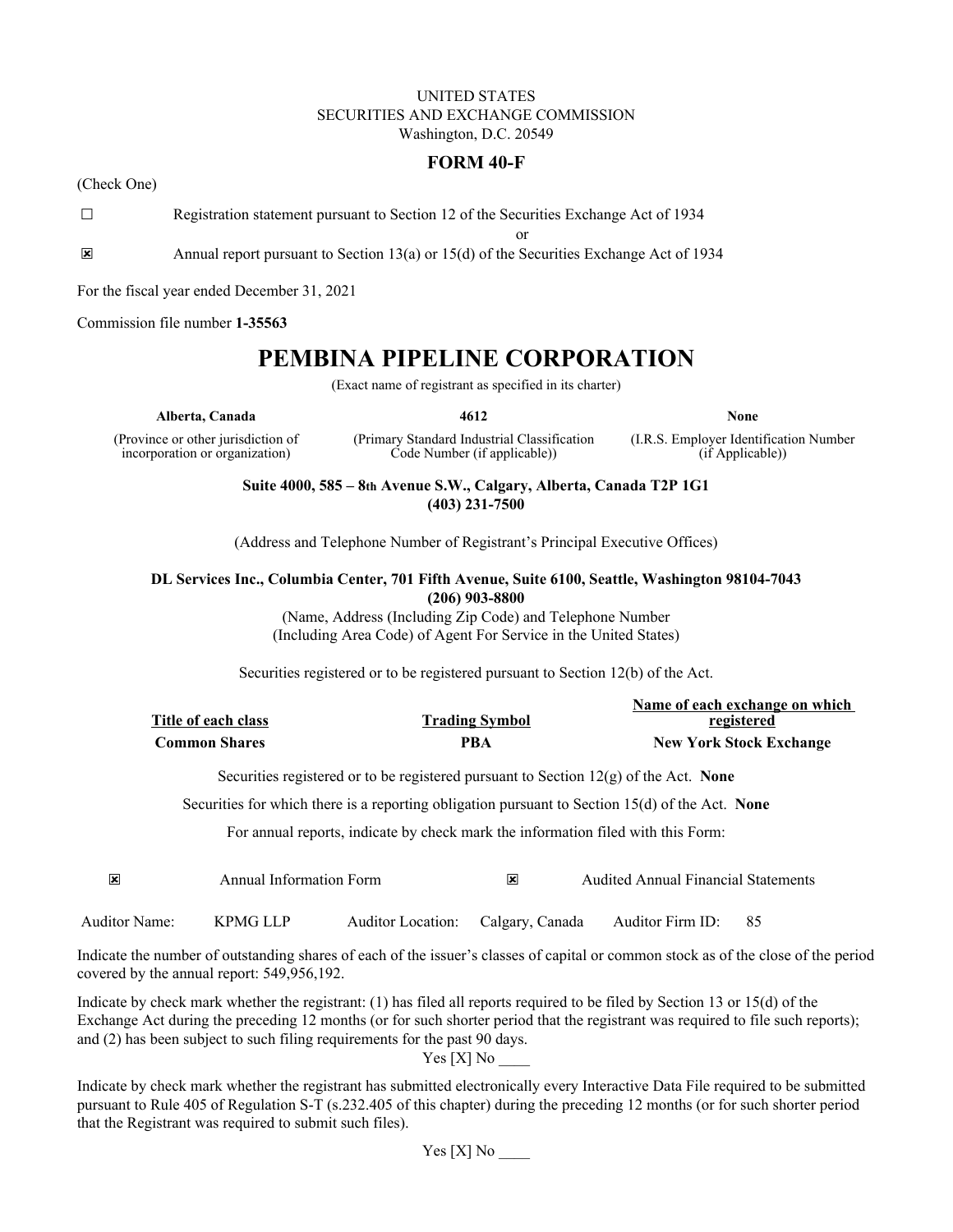Indicate by check mark whether the registrant is an emerging growth company as defined in Rule 12b-2 of the Exchange Act.

Emerging growth company  $\Box$ 

If an emerging growth company that prepares its financial statements in accordance with U.S. GAAP, indicate by check mark if the registrant has elected not to use the extended transition period for complying with any new or revised financial accounting standards provided pursuant to Section 13(a) of the Exchange Act.

Indicate by check mark whether the registrant has filed a report on and attestation to its management's assessment of the effectiveness of its internal control over financial reporting under Section 404(b) of the Sarbanes-Oxley Act (15 U.S.C. 7262(b)) by the registered public accounting firm that prepared or issued its audit report.

☒

# **FORM 40-F**

# **Principal Documents**

The following documents, filed as Exhibits 99.1 and 99.2 to this Annual Report on Form 40-F of Pembina Pipeline Corporation ("Pembina"), are hereby incorporated by reference into this Annual Report on Form 40-F:

- (a) Annual Information Form for the fiscal year ended December 31, 2021; and
- (b) Management's Discussion and Analysis for the fiscal year ended December 31, 2021; and Audited Consolidated Financial Statements for the fiscal year ended December 31, 2021. Pembina's Audited Consolidated Financial Statements included in this Annual Report on Form 40-F have been prepared in accordance with International Financial Reporting Standards, as issued by the International Accounting Standards Board. Therefore, they are not comparable in all respects to financial statements of United States companies that are prepared in accordance with United States generally accepted accounting principles.

# **ADDITIONAL DISCLOSURE**

# **Certifications and Disclosure Regarding Controls and Procedures.**

- (a) Certifications. See Exhibits 99.3, 99.4, 99.5 and 99.6 to this Annual Report on Form 40-F.
- (b) Disclosure Controls and Procedures. As of the end of Pembina's fiscal year ended December 31, 2021, an evaluation of the effectiveness of Pembina's "disclosure controls and procedures" (as such term is defined in Rules 13a-15(e) and 15d-15(e) of the Securities Exchange Act of 1934, as amended (the "Exchange Act")) was carried out by Pembina's management, with the participation of its principal executive officer and principal financial officer. Based upon that evaluation, Pembina's principal executive officer and principal financial officer have concluded that as of the end of that fiscal year, as a result of the remediation of the material weakness described in Exhibit 99.2 to this Annual Report on Form 40-F (the "Material Weakness"), Pembina's disclosure controls and procedures are effective to ensure that information required to be disclosed by Pembina in reports that it files or submits under the Exchange Act is (i) recorded, processed, summarized and reported within the time periods specified in Securities and Exchange Commission (the "Commission") rules and forms and (ii) accumulated and communicated to Pembina's management, including its principal executive officer and principal financial officers, to allow timely decisions regarding required disclosure.

It should be noted that while Pembina's principal executive officer and principal financial officer believe that Pembina's disclosure controls and procedures provide a reasonable level of assurance that they are effective, they do not expect that Pembina's disclosure controls and procedures or internal control over financial reporting will prevent all errors or fraud. A control system, no matter how well conceived or operated, can provide only reasonable, not absolute, assurance that the objectives of the control system are met.

(c) Management's Annual Report on Internal Control Over Financial Reporting. The required disclosure is included in the "Management's Report" that accompanies Pembina's Consolidated Financial Statements for the fiscal year ended December 31, 2021, filed as Exhibit 99.2 to this Annual Report on Form 40-F.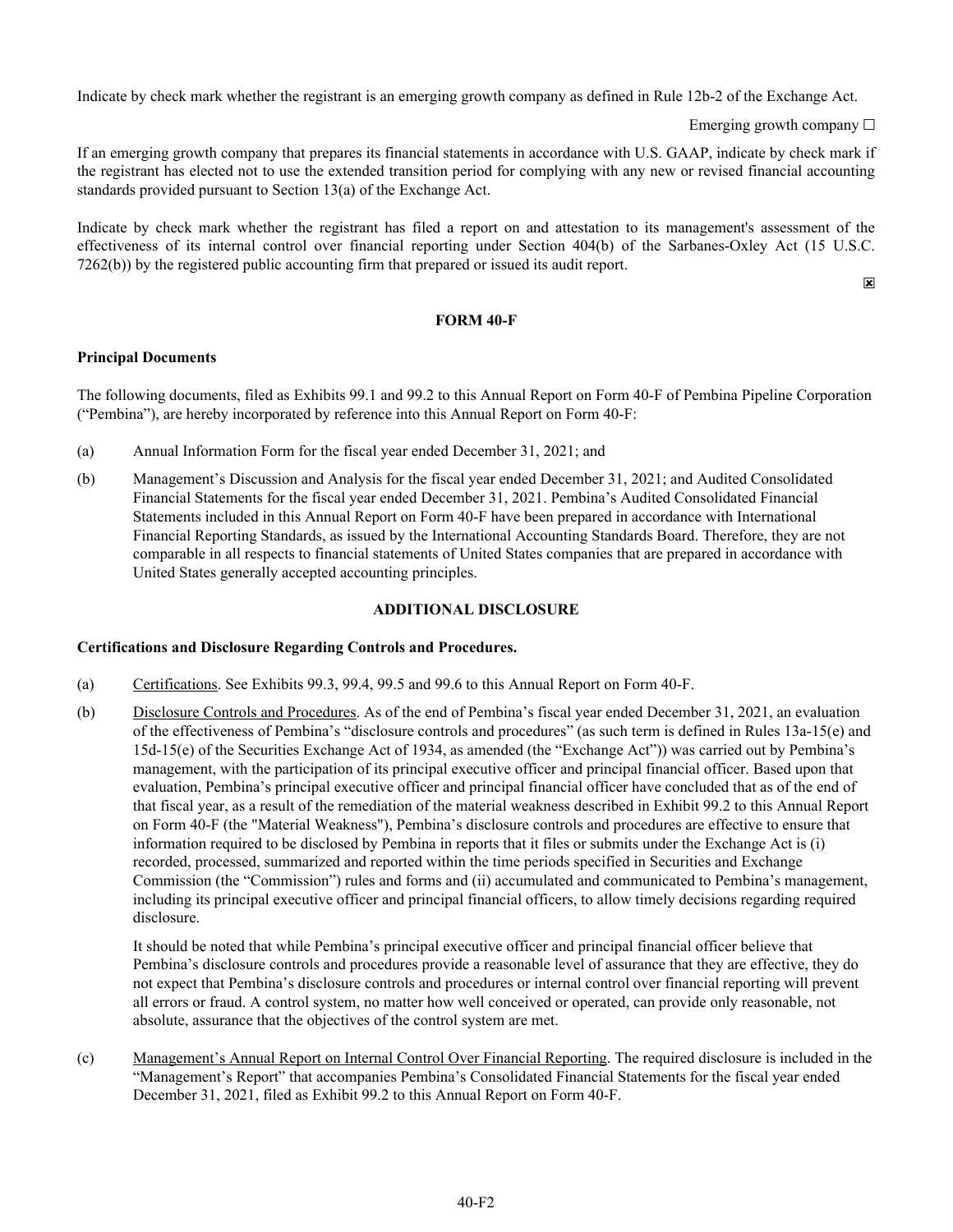- (d) Attestation Report of the Registered Public Accounting Firm. The required disclosure is included in the "Report of Independent Registered Public Accounting Firm" that accompanies Pembina's Consolidated Financial Statements for the fiscal year ended December 31, 2021, filed as Exhibit 99.2 to this Annual Report on Form 40-F.
- (e) Changes in Internal Control Over Financial Reporting. Other than the remediation of the Material Weakness during the fiscal year ended December 31, 2021, no changes were made in Pembina's internal control over financial reporting that have materially affected or are reasonably likely to materially affect Pembina's internal control over financial reporting.

## **Notices Pursuant to Regulation BTR.**

None.

# **Audit Committee Financial Expert.**

Pembina's board of directors has determined that Gordon J. Kerr and Maureen Howe, members of Pembina's audit committee, each qualify as an "audit committee financial expert" (as such term is defined in Form 40-F) and are "independent" as that term is defined in the rules of the New York Stock Exchange.

#### **Code of Ethics**.

Pembina has adopted a Code of Ethics that meets the definition of a "code of ethics" set forth in Form 40-F, and that applies to principal executive officer, principal financial officer, principal accounting officer or controller, and persons performing similar functions.

On February 25, 2021, Pembina amended its Code of Ethics to confirm its commitment to operating its business in a way that respects the human, cultural and legal rights of all individuals and communities. In addition, on August 4, 2021, Pembina further amended its Code of Ethics to reflect ancillary changes to the Code of Ethics as a result of Pembina formalizing its Anti-Bribery Policy.

The description above is qualified in its entirety by reference to the Code of Ethics which is attached hereto as Exhibit 99.8 and incorporated herein by reference.

The Code of Ethics is available for viewing on Pembina's website at www.pembina.com, and is available in print to any shareholder who requests it. Requests for copies of the Code of Ethics should be made by contacting: Investor Relations by phone at (855) 880-7404 or by e-mail at investor-relations@pembina.com.

Since the date on which Pembina became subject to the reporting requirements of Section 13(a) or 15(d) of the Exchange Act, there have not been any other amendments to, or waivers, including implicit waivers, granted from, any provision of the Code of Ethics.

If any amendment to the Code of Ethics is made, or if any waiver from the provisions thereof is granted, Pembina may elect to disclose the information about such amendment or waiver required by Form 40-F to be disclosed, by posting such disclosure on Pembina's website, which may be accessed at www.pembina.com.

#### **Principal Accountant Fees and Services.**

The required disclosure is included under the heading "Audit Committee Information-External Auditor Service Fees" in Pembina's Annual Information Form for the fiscal year ended December 31, 2021, filed as Exhibit 99.1 to this Annual Report on Form 40-F.

# **Pre-Approval Policies and Procedures.**

(a) Pembina's full audit committee pre-approves all audit and non-services provided to Pembina by its external auditor, KPMG LLP. Also see "Audit Committee Information-Pre-Approval Policies and Procedures for Audit and Non-Audit Services" in Pembina's Annual Information Form for the fiscal year ended December 31, 2021, filed as Exhibit 99.1 to this Annual Report on Form 40-F.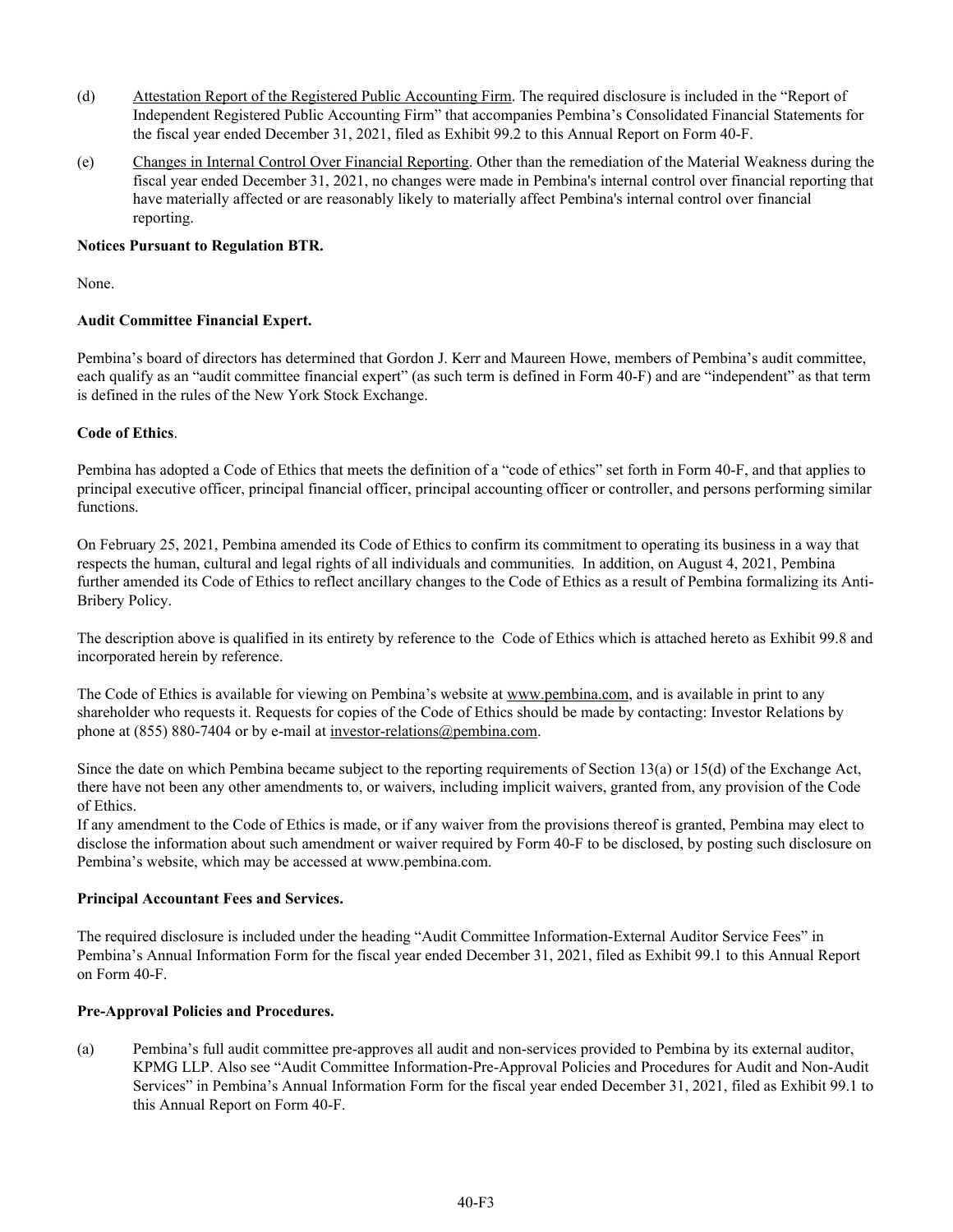(b) Of the fees reported in Exhibit 99.1 to this Annual Report on Form 40-F under the heading "Audit Committee Information-External Auditor Service Fees", none of the fees billed by KPMG LLP were approved by Pembina's audit committee pursuant to the *de minimis* exception provided by Section (c)(7)(i)(C) of Rule 2-01 of Regulation S-X.

# **Off-Balance Sheet Arrangements.**

Pembina does not have any off-balance sheet arrangements that have or are reasonably likely to have a current or future effect on its financial condition, changes in financial condition, revenues or expenses, results of operations, liquidity, capital expenditures or capital resources that is material to investors.

# **Tabular Disclosure of Contractual Obligations.**

The required disclosure is included under the heading "Contractual Obligations" in Pembina's Management's Discussion and Analysis for the fiscal year ended December 31, 2021, filed as Exhibit 99.2 to this Annual Report on Form 40-F.

#### **Identification of the Audit Committee.**

Pembina has a separately-designated standing audit committee established in accordance with Section  $3(a)(58)(A)$  of the Exchange Act. The members of the audit committee are: Gordon J. Kerr, Maureen E. Howe, Leslie O'Donoghue, Bruce D. Rubin and Henry W. Sykes.

#### **Mine Safety Disclosure.**

Not applicable.

# **New York Stock Exchange Disclosure**.

#### Presiding Director at Meetings of Non-Management Directors

Pembina schedules regular executive sessions in which Pembina's "non-management directors" (as that term is defined in the rules of the New York Stock Exchange) meet without management participation. Mr. Randall J. Findlay serves as the presiding director (the "Presiding Director") at such sessions. Each of Pembina's non-management directors is "independent" within the meaning of the rules of the New York Stock Exchange.

Pembina also holds executive sessions at least once per year in which Pembina's independent directors meet without participation from management or non-independent directors.

#### Communication with Non-Management Directors

Shareholders may send communications to Pembina's non-management directors by writing to Maureen E. Howe, Chair of the governance, nominating and corporate social responsibility committee of the board of directors, c/o Investor Relations, Pembina Pipeline Corporation, 4000, 585 – 8th Avenue S.W., Calgary, Alberta T2P 1G1. Communications will be referred to the Presiding Director for appropriate action. The status of all outstanding concerns addressed to the Presiding Director will be reported to the board of directors as appropriate.

#### Corporate Governance Guidelines

In accordance with Section 303A.09 of the NYSE Listed Company Manual, Pembina has adopted a set of corporate governance guidelines with respect to certain specified matters. Such guidelines are available for viewing on Pembina's website at www.pembina.com.

#### Board Committee Mandates

The Charters of Pembina's audit committee, human resources, health and compensation committee, safety and environment committee and governance, nominating and corporate social responsibility committee are each available for viewing on Pembina's website at www.pembina.com.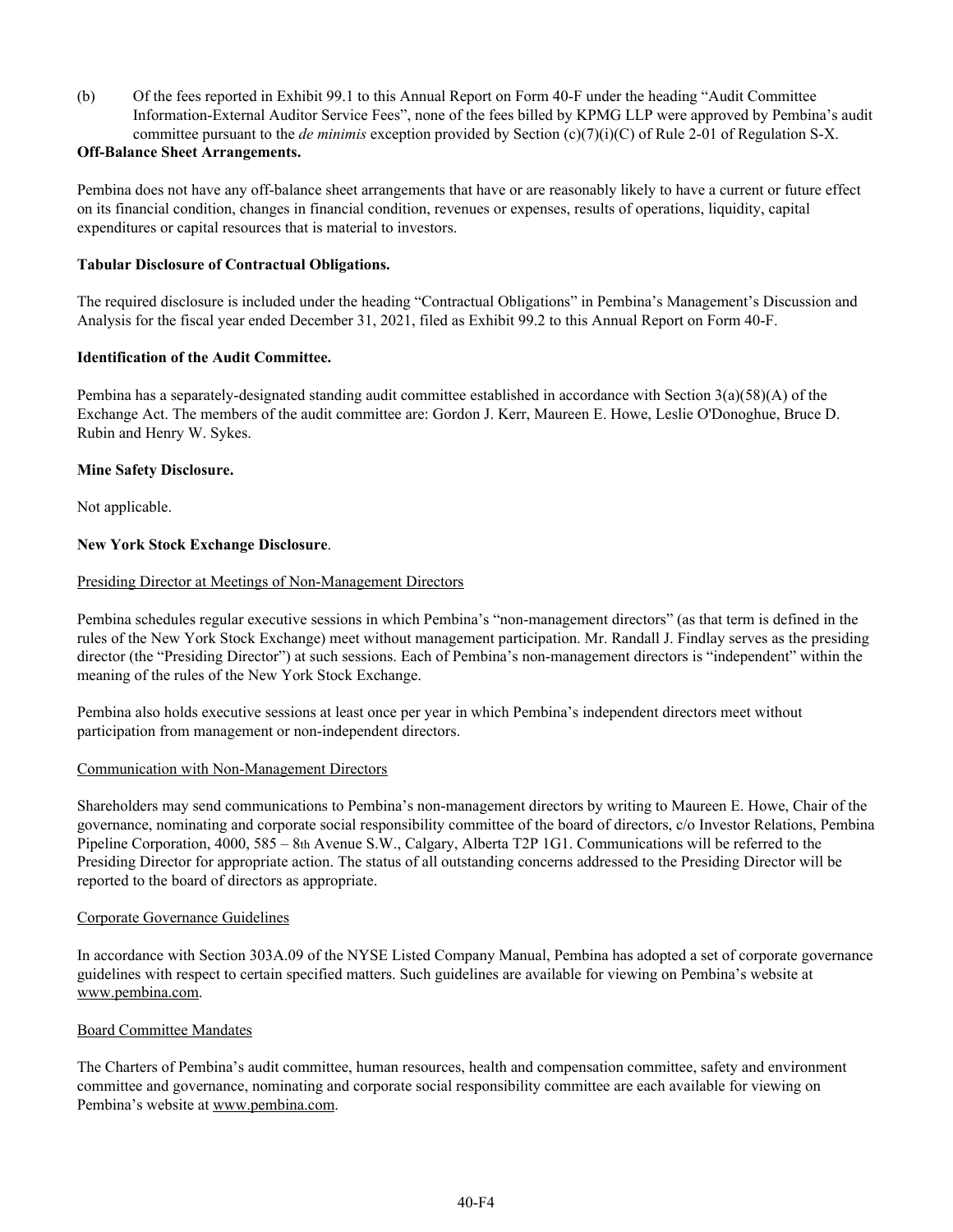# NYSE Statement of Governance Differences

As a Canadian corporation listed on the NYSE, Pembina is not required to comply with most of the NYSE corporate governance standards, so long as it complies with Canadian corporate governance practices. In order to claim such an exemption, however, Pembina must disclose the significant difference between its corporate governance practices and those required to be followed by U.S. domestic companies under the NYSE's corporate governance standards. Pembina has included a description of such significant differences in corporate governance practices on its website, which may be accessed at www.pembina.com.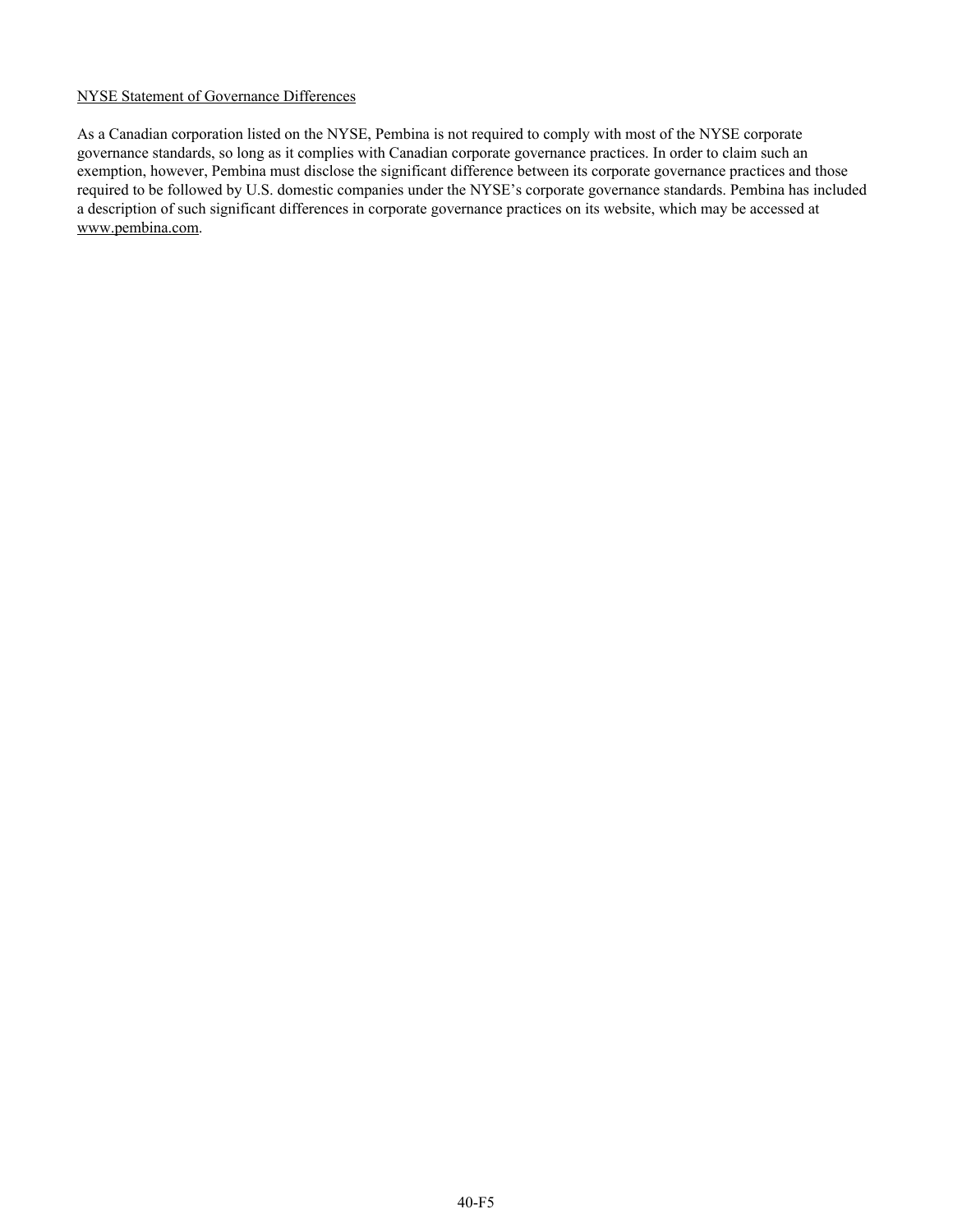#### **UNDERTAKING AND CONSENT TO SERVICE OF PROCESS**

#### **A. Undertaking.**

Pembina undertakes to make available, in person or by telephone, representatives to respond to inquiries made by the Commission staff, and to furnish promptly, when requested to do so by the Commission staff, information relating to: the securities registered pursuant to Form 40-F; the securities in relation to which the obligation to file an annual report on Form 40-F arises; or transactions in said securities.

# **B. Consent to Service of Process.**

Pembina has previously filed a Form F-X in connection with the class of securities in relation to which the obligation to file this report arises.

Any change to the name or address of the agent for service of process of Pembina shall be communicated promptly to the Commission by an amendment to the Form F-X referencing the file number of Pembina.

# **SIGNATURES**

Pursuant to the requirements of the Exchange Act, the registrant certifies that it meets all of the requirements for filing on Form 40-F and has duly caused this annual report to be signed on its behalf by the undersigned, thereunto duly authorized, on February 24, 2022.

## **Pembina Pipeline Corporation**

By: /s/ "J. Scott Burrows*"*

Name: J. Scott Burrows

Title: President and Chief Executive Officer